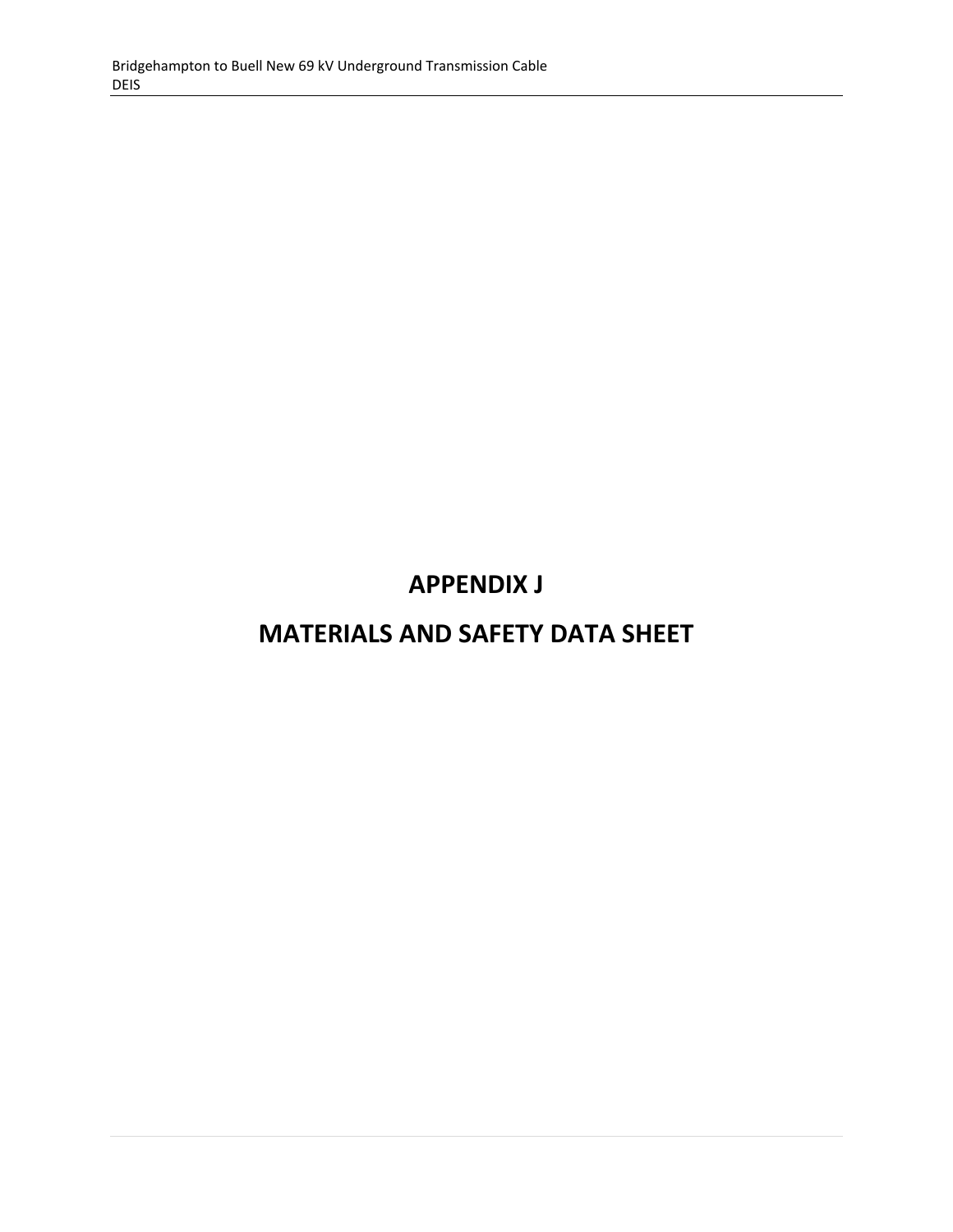# **SAFETY DATA SHEET**

#### **1. Identification of the substance/mixture and of the company**

# **1.1 Product identifier Product Name: Polywater® Plus Silicone™ Type NN, NB Lubricant**

**Product ID numbers:** NB-35, NB-128, NB-320, VB-640, NB-DRUM, NN-128, NN-640, NN-DRUM NN-XXX and NB-XXX (Where XXX is the package code.)

# **1.2 Relevant identified uses of the mixture and uses advised against**

**Identified uses:** Cable and duct lubrication.

List of advices against: Not applicable.

#### **1.3 Details of the supplier of the safety data sheet**

#### **Supplier/Manufacturer:**

**American Polywater Corporation** 11222 - 60th Street North Stillwater, MN 55082 USA Tel: 1-651-430-2270 Email: sds@polywater.com

**Polywater Europe BV** Zuidhaven 9-11 Unit B2 4761 CR Zevenbergen **Netherlands** Tel: +31 (0)10 2330578 Email: sds@ polywater.com

#### **1.4 Emergency telephone numbers**

INFOTRAC: 1-800-535-5053 (USA) 1-352-323-3500 (INT'L)

#### **2. Hazards Identification**

# **2.1 Classification of the substance or mixture**

**Classification according to USA OSHA 29 CFR 1910.1200 (2012) and Canada HPR (SOR/2015-17; WHMIS 2015).**

This product contains no reportable hazardous components according to US Federal regulations.

# **Classification according to Regulation (EC) No 1272/2008**

This product is not classified as dangerous according to EC criteria.

# **2.2 Label elements**

| Pictograms:               | None required.            |
|---------------------------|---------------------------|
| <b>Hazard Statements:</b> | None required.            |
| 2.3 Other hazards:        | No information available. |

#### **3. Composition/Information on Ingredients**

This product contains no reportable hazardous components under OSHA 29 CFR 1910.1200 (2012), Canada HPR (SOR/2015-17; WHMIS 2015), and European Regulation (EC) No 1272/2008.

| 4. First Aid Measures |  |  |
|-----------------------|--|--|
|                       |  |  |

#### **4.1 Description of first aid measures**

| <b>Eye Contact:</b>  | Flush eyes with a large quantity of water for 15 minutes. If irritation continues,<br>seek medical attention.            |
|----------------------|--------------------------------------------------------------------------------------------------------------------------|
| <b>Skin Contact:</b> | If skin becomes irritated, wash area thoroughly with soap and water. If irritation<br>continues, seek medical attention. |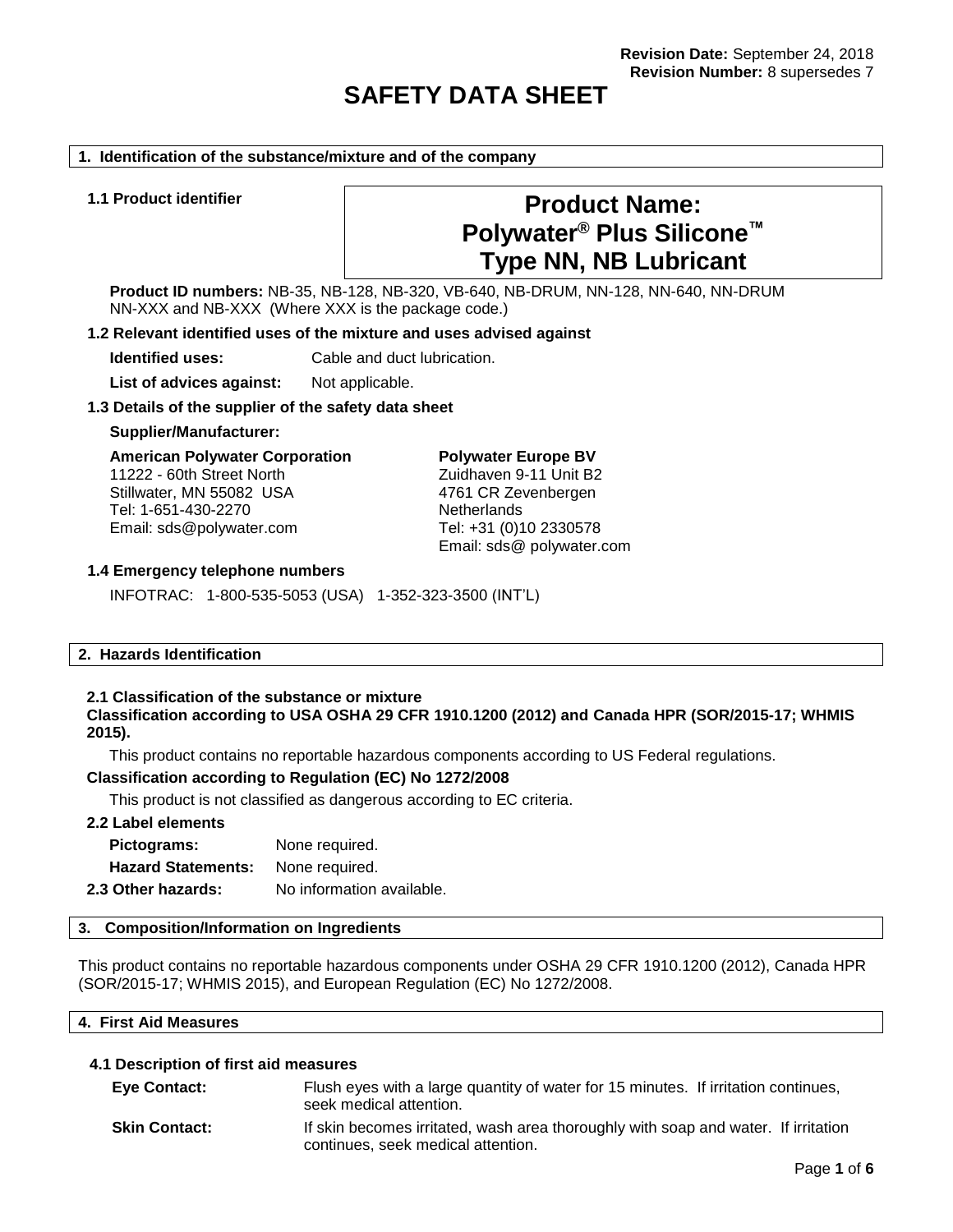**Inhalation (Breathing):** No first aid expected to be required. Not an inhalation hazard.

# **Ingestion (Swallowing):** No first aid expected to be required. If difficulties arise, contact a physician.

# **4.2 Most important symptoms and effects, both acute and delayed**

Aside from information above, no additional symptoms and effects are anticipated.

# **4.3 Indication of immediate medical attention and special treatment needed.**

No information available.

# **5. Firefighting Measures**

# **5.1 Extinguishing media:**

Does not apply.

# **5.2 Special hazards arising from the substance or mixture**

# **Hazardous decomposition and by-products:**

High temperature steam, potentially carbon monoxide and carbon dioxide.

# **5.3 Advice for firefighters**

Sealed container can build up pressure when exposed to high heat. Cool containers with water.

**6. Accidental Release Measures**

# **6.1 Personal precautions, protective equipment and emergency procedures:**

Lubricant is extremely slippery. It should be washed, swept, or squeegeed from floor using wet mops.

# **6.2 Environmental precautions:**

Outside, spills should be covered with sand, dirt, gravel or calcium chloride.

# **6.3 Methods materials for containment and cleaning up:**

Oxidizing agents, such as household bleach, can be used to eliminate the slippery character.

# **6.4 Reference to other sections:**

Refer to Sections 4, 5, 8, and 13 for more information.

# **7. Handling and Storage**

# **7.1 Precautions for safe handling**

Avoid spills and clean them up immediately when they occur. Product is very slippery. For industrial or professional use only.

# **7.2 Conditions for safe storage, including incompatibilities**

Keep product containers closed when not in use.

# **7.3 Specific end uses**

See technical data sheet on this product for further information.

# **8. Exposure Controls / Personal Protection**

# **8.1 Control parameters**

**Exposure limits and recommendations:** None

# **8.2 Exposure controls**

# **Respiratory protection:**

Normal ventilation is adequate.

# **Protective gloves:**

For repeated or prolonged skin contact, the use of impermeable gloves is recommended to prevent drying and possible irritation.

#### **Eye protection:**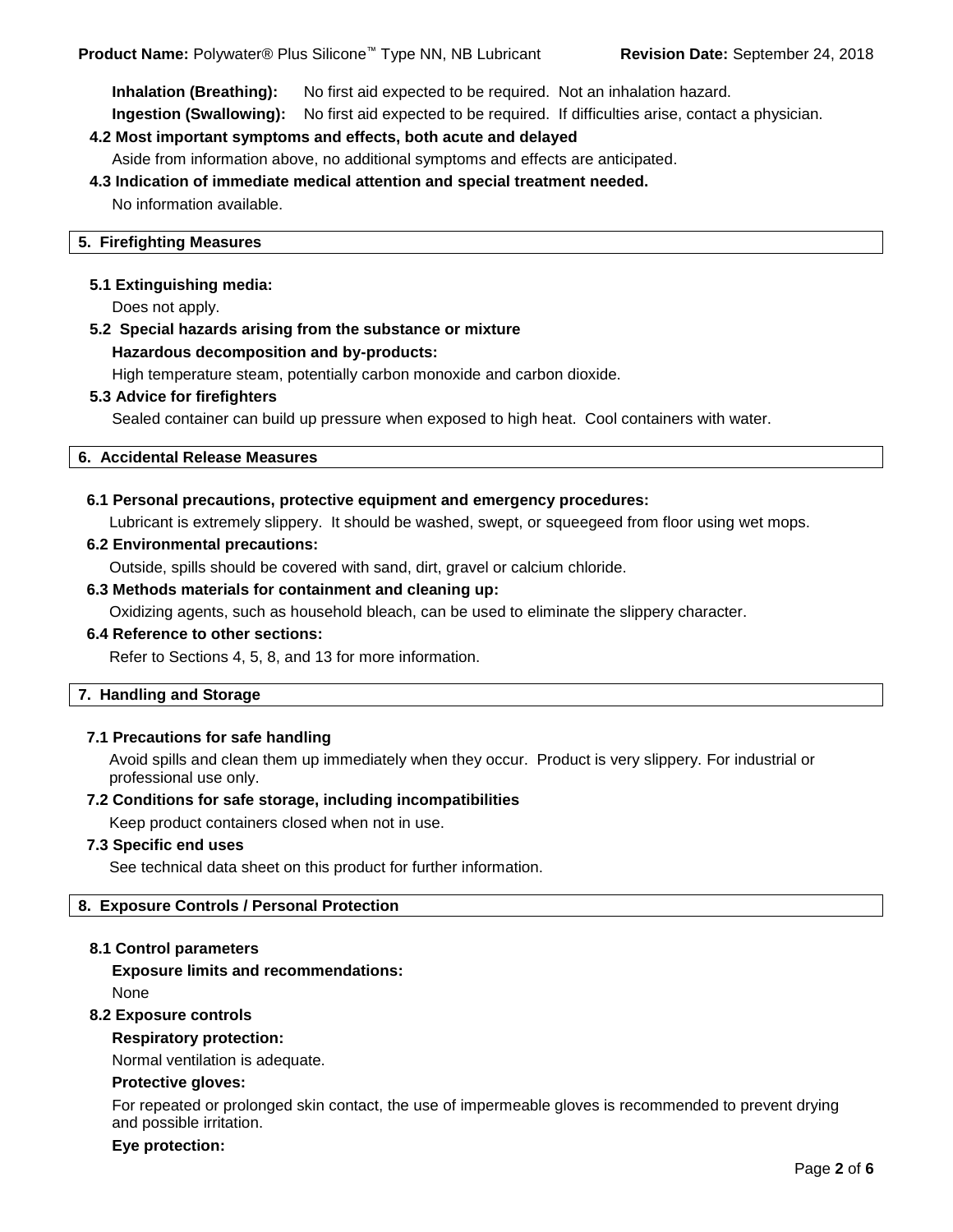Safety glasses recommended.

# **9. Physical and Chemical**

# **9.1 Information of basic physical and chemical properties**

| (NB only - small plastic rollers suspended)<br>Appearance:<br><b>Odor threshold:</b><br>Not Available<br>7.5 to 9.0<br>pH:<br>$\sim$ 32°F (0°C)<br><b>Freezing point:</b><br>$\sim$ 212°F (100°C)<br><b>Boiling point:</b><br><b>Flash point:</b><br><b>None</b> |  |
|------------------------------------------------------------------------------------------------------------------------------------------------------------------------------------------------------------------------------------------------------------------|--|
|                                                                                                                                                                                                                                                                  |  |
|                                                                                                                                                                                                                                                                  |  |
|                                                                                                                                                                                                                                                                  |  |
|                                                                                                                                                                                                                                                                  |  |
|                                                                                                                                                                                                                                                                  |  |
| <b>Evaporation rate:</b><br>Not available                                                                                                                                                                                                                        |  |
| Flammability (solid, gas):<br>Product is not flammable<br><b>Upper/lower flammability or</b>                                                                                                                                                                     |  |
| explosive limits:<br>Does not apply                                                                                                                                                                                                                              |  |
| 18mm Hg @ 72°F (22°C)<br>Vapor pressure:                                                                                                                                                                                                                         |  |
| $0.9 - 1.1$<br>Vapor density (Air = $1$ ):                                                                                                                                                                                                                       |  |
| Specific gravity ( $H_2O = 1$ ):<br>1.0                                                                                                                                                                                                                          |  |
| <b>Solubility in water:</b><br><b>Dilutes</b>                                                                                                                                                                                                                    |  |
| <b>Partition coefficient: n-</b><br>octanol/water:<br>Not available                                                                                                                                                                                              |  |
| <b>Auto-ignition temperature:</b><br>Does not apply                                                                                                                                                                                                              |  |
| <b>Decomposition temperature:</b><br>Not available                                                                                                                                                                                                               |  |
| <b>Viscosity:</b><br>13,000 $-$ 20,000 cps. $@$ 10 rpm.                                                                                                                                                                                                          |  |
| <b>9.2 Other Information</b>                                                                                                                                                                                                                                     |  |
| Volatiles (Weight %):<br>$>90\%$                                                                                                                                                                                                                                 |  |
| <b>VOC Content:</b><br>$10$ g/l                                                                                                                                                                                                                                  |  |

# **10. Stability and Reactivity**

### **10.1 Reactivity:**

No dangerous reaction known under conditions of normal use.

# **10.2 Chemical stability:**

Stable

# **10.3 Possibility of hazardous reactions:**

None known.

# **10.4 Conditions to avoid:**

None known.

# **10.5 Incompatible materials :**

Avoid materials that react with water.

# **10.6 Hazardous decomposition products:**

Carbon dioxide, carbon monoxide.

# **11. Toxicological Information**

# **11.1 Information on toxicological effects:**

# **Acute toxicity**

# **Eye contact:**

Direct eye contact may cause eye irritation. This irritation is minimal and expected to be transient.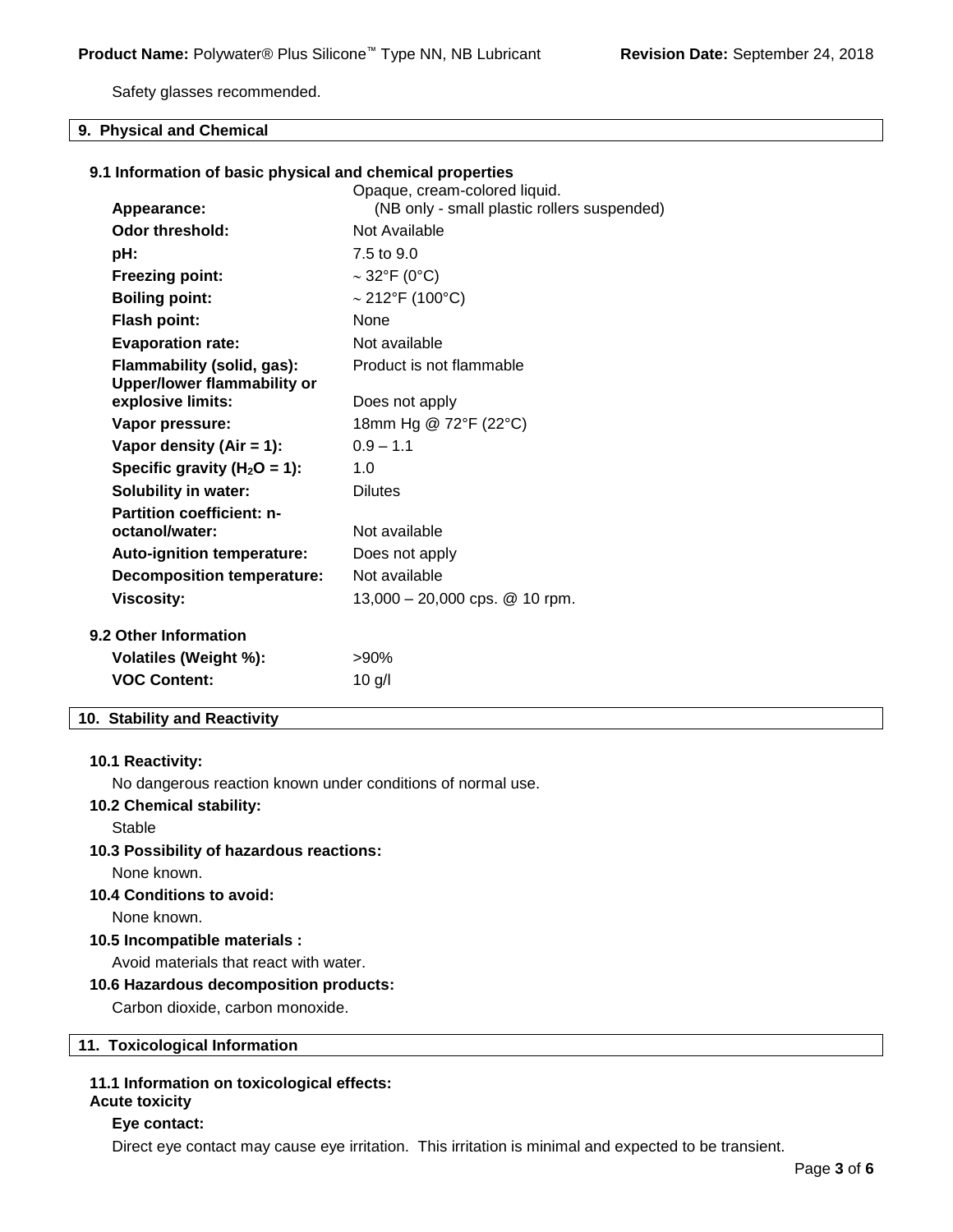| <b>Skin contact:</b>                            |                                                                                                                                         |
|-------------------------------------------------|-----------------------------------------------------------------------------------------------------------------------------------------|
|                                                 | This product has low skin irritation potential. There is no dermal toxicity hazard.                                                     |
| <b>Irritation and Sensitization Potential:</b>  |                                                                                                                                         |
|                                                 | This product has low skin irritation potential. It is not a sensitizer.                                                                 |
| <b>Inhalation (Breathing):</b>                  |                                                                                                                                         |
| No inhalation hazard expected with water vapor. |                                                                                                                                         |
| Ingestion:                                      |                                                                                                                                         |
| Very low ingestion hazard.                      | Based on ingredients, LD <sub>50</sub> (rat) is estimated to be well over 50 g/kg.                                                      |
| <b>Aspiration hazard</b>                        |                                                                                                                                         |
| Not an aspiration hazard.                       |                                                                                                                                         |
| <b>Chronic Exposure:</b>                        |                                                                                                                                         |
| <b>Reproductive Toxicity:</b>                   | Not Available                                                                                                                           |
| <b>Mutagenicity:</b>                            | Not Available                                                                                                                           |
| Teratogenicity:                                 | Not Available                                                                                                                           |
| <b>Toxicologically Synergistic</b>              |                                                                                                                                         |
| <b>Products:</b>                                | Not Available                                                                                                                           |
| <b>Carcinogenic Status:</b>                     | This substance has not been identified as a carcinogen or probable<br>carcinogen by NTP, IARC, or OSHA, nor have any of its components. |

# **12. Ecological Information**

| <b>12.1 Ecotoxicity:</b>                           | No information available.                                                      |
|----------------------------------------------------|--------------------------------------------------------------------------------|
| 12.2 Persistence and degradability:                | No information available.                                                      |
| 12.3 Bioaccumulation potential:                    | No information available                                                       |
| 12.4 Mobility in soil:                             | No information available.                                                      |
| 12.5 Results of PBT and vPvB<br><b>Assessment:</b> | This product is not, nor does it contain a substance that is a PBT or<br>vPvB. |
| 12.6 Other adverse effects:                        | None known.                                                                    |

# **13. Disposal Considerations**

Dispose of product in accordance with National and Local Regulations.

# **14. Transport Information**

| <b>UN Number:</b>             | Not Listed     |
|-------------------------------|----------------|
| UN Proper shipping name:      | Not Applicable |
| Transport hazard class(es):   | Not Applicable |
| Packing group:                | Not Applicable |
| <b>Environmental hazards:</b> | None known     |
| <b>Special precautions:</b>   | None known     |
| TDG:                          | Not Regulated  |
| ICAO/IATA-DGR:                | Not Regulated  |
| IMDG:                         | Not Regulated  |
| <b>ADR/RID:</b>               | Not Regulated  |
|                               |                |

# **15. Regulatory Information**

**15.1 Safety, health and environmental regulations/legislation specific for the substance or mixture**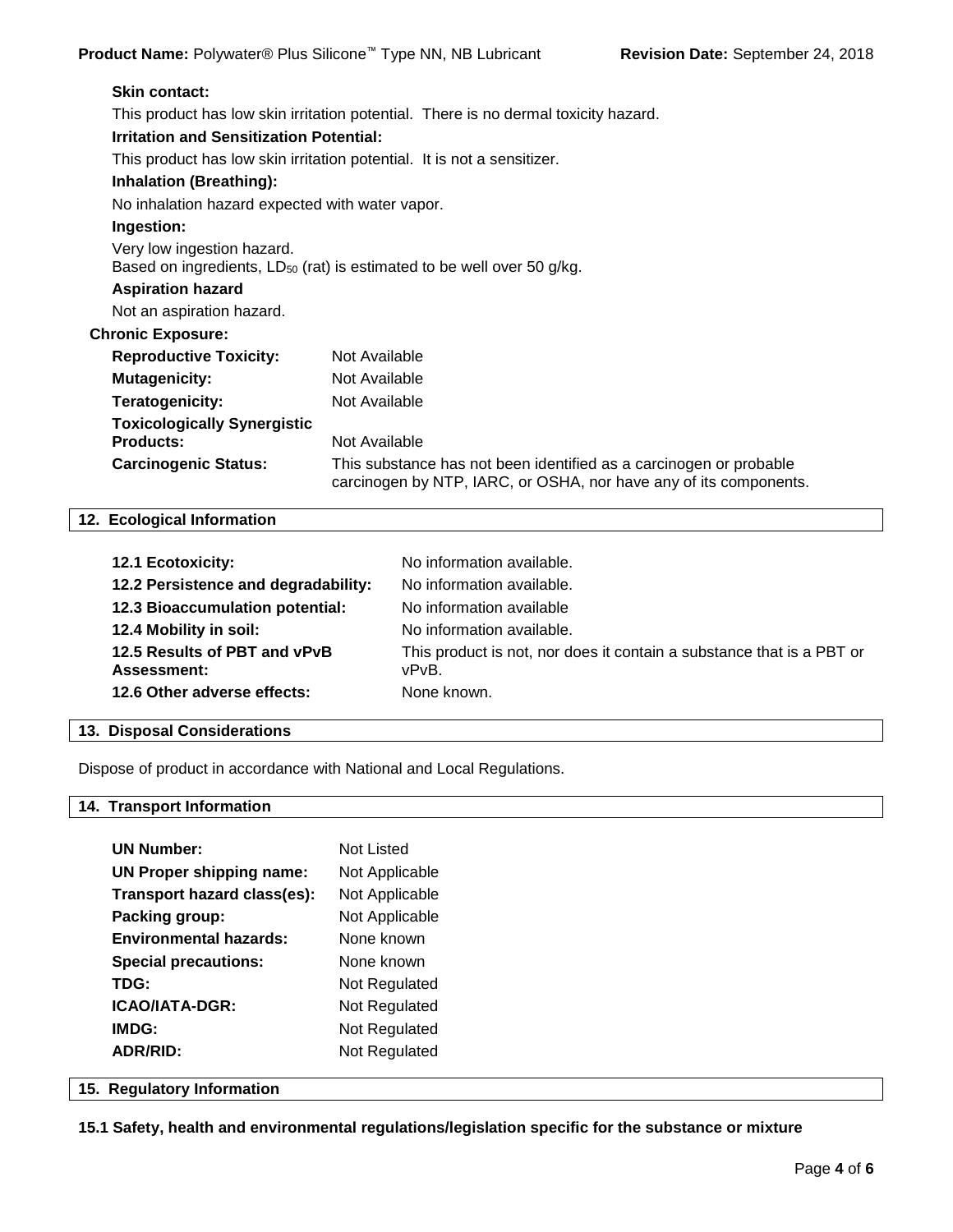# **USA Federal and State**

All components are listed on the TSCA inventory.

| <b>Hazard Categories for SARA</b>                              |                               | <b>Acute</b> | <b>Chronic</b>             | <b>Fire</b>    | <b>Pressure</b> | <b>Reactive</b>      |
|----------------------------------------------------------------|-------------------------------|--------------|----------------------------|----------------|-----------------|----------------------|
| Section 311/312 Reporting                                      |                               | No           | No.                        | No             | Nο              | No.                  |
|                                                                |                               |              | <b>CERCLA/SARA Sec 302</b> |                |                 | SARA Sec. 313        |
| <b>Components</b>                                              | <b>Hazardous Substance RQ</b> |              |                            | <b>EHS TPQ</b> |                 | <b>Toxic Release</b> |
| Componente que not officialed by these Cunombural requisitions |                               |              |                            |                |                 |                      |

Components are not affected by these Superfund regulations.

| <b>NFPA Ratings:</b> | Health:     | O |
|----------------------|-------------|---|
|                      | Fire:       |   |
|                      | Reactivity: |   |

National Fire Protection Association (NFPA) hazard ratings are designed for use by emergency response personnel during spill, fire or similar emergencies. Hazard ratings are based on physical and toxic properties of combustion or decomposition.

# **California Proposition 65**

WARNING: Polywater NB can expose you to ethylene oxide which is known to the state of California to cause cancer. For more information, go to www.p65warnings.ca.gov.

Polywater NN does not contain any chemicals known to the State of California to cause cancer, birth defects, or any other reproductive harm or has been assessed to be below OEHHA Safe Harbor exposure levels required for labeling.

# **European Union**

Product complies with the communication requirements of REACH Regulation (EC) No. 1907/2006. All components are listed on the European Inventory of Existing Chemical Substances (EINECS). Contains no substance on the REACH candidate list ≥ 0.1% SCL. Does not contain notified substances from the ELINCS List, Directive 92/32/EEC. Contains no REACH substances with Annex XVII restrictions.

# **Canada**

All components are listed on the DSL inventory. This product has been classified according to the hazard criteria of the CPR.

# **Australia**

All components are listed on the AICS. Not considered hazardous according to criteria of NOHSC Australia.

# **15.2 Chemical Safety Assessment**

No chemical safety assessment has been carried out for the mixture by the supplier.

# **16. Other Information**

# **Abbreviations and acronyms:**

OSHA = Occupational Safety and Health Administration CLP = Classification, Labeling and Packaging Regulation STOT = Specific Target Organ Toxicity  $LD_{50}$  = Median Lethal Dose DNEL = Derived No Effect Level ACGIH = American Conference of Governmental Industrial Hygienists TSCA = Toxic Substances Control Act (USA) DSL = Domestic Substances List (Canada) AICS = Australian Inventory of Chemical Substances

| <b>Revision Date:</b>   | September 24, 2018 |
|-------------------------|--------------------|
| <b>Revision Number:</b> | 8                  |
| Supersedes:             | July 31, 2017      |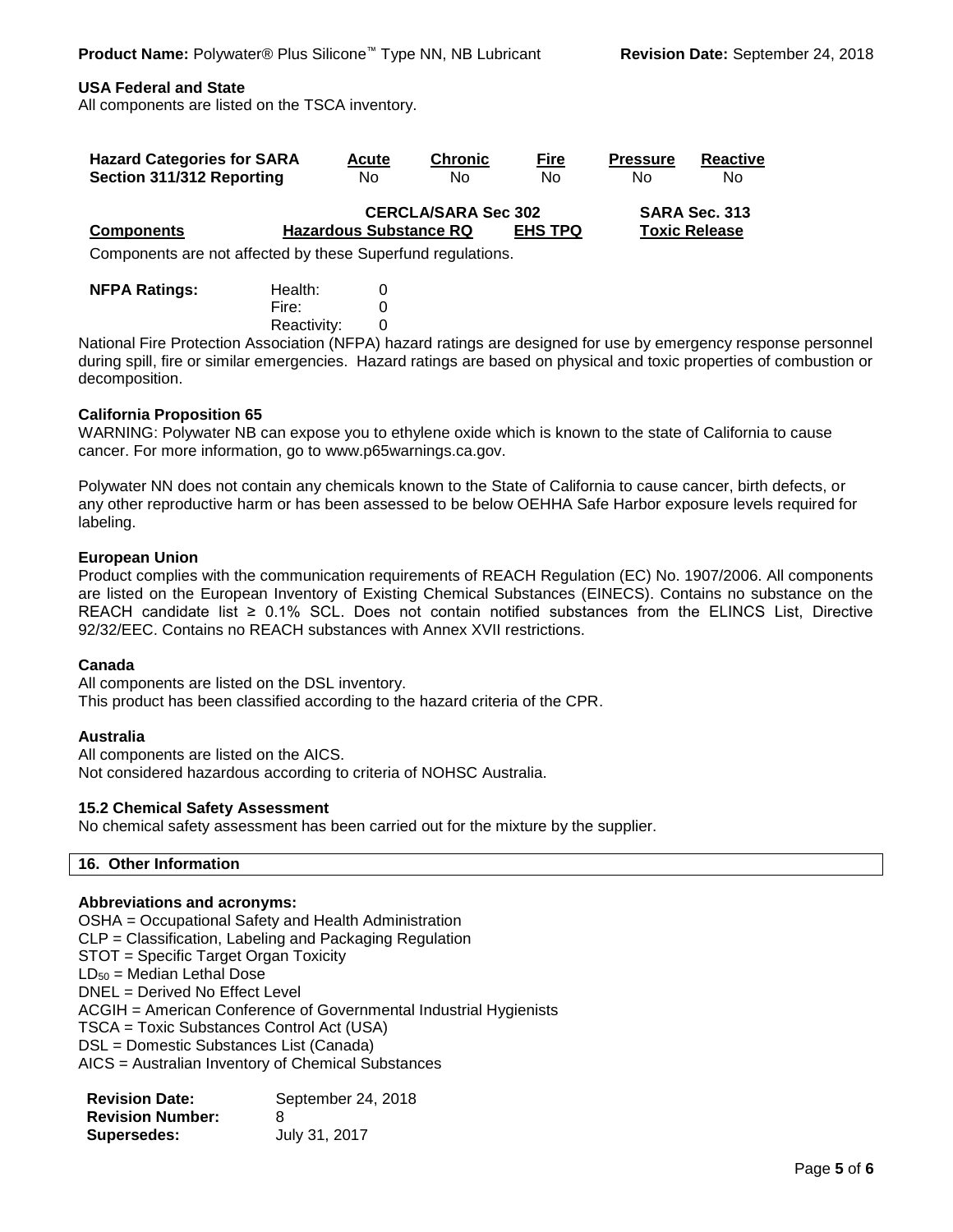**Other:** Not Applicable<br>**Indication of Changes:** Section 15 upd Section 15 updated; additional California Proposition 65 information. Written in accordance with the provisions of OSHA 1910.1200 App D (2012) and Canada HPR (SOR/2015-17) (WHMIS 2015). (GHS format)

The information and recommendations contained herein are believed to be reliable. However, the supplier makes no warranties, express or implied, concerning the use of this product. The buyer must determine conditions of safe usage and assumes all risk and liability in handling this product.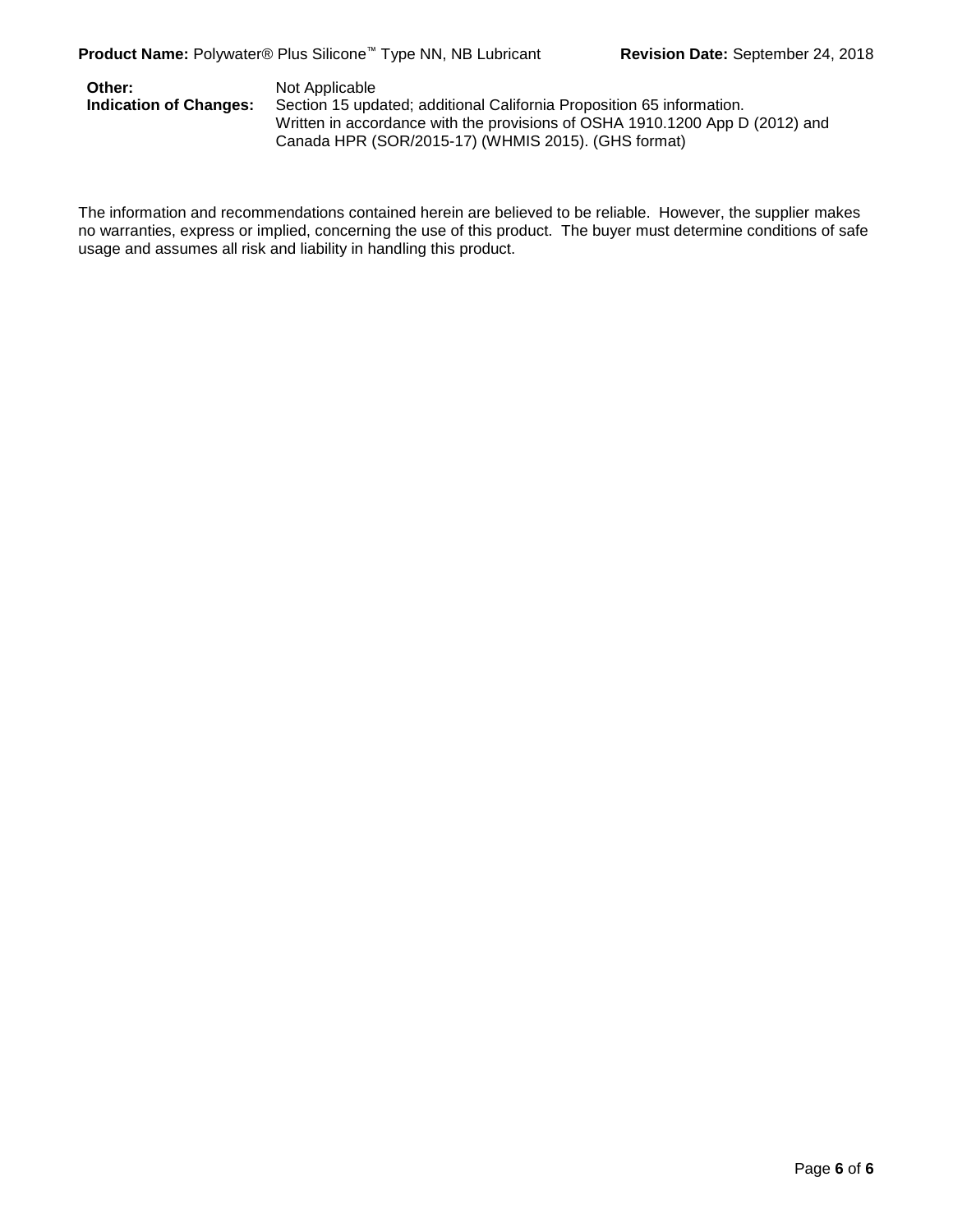# **SAFETY DATA SHEET**

#### **1. Identification of the substance/mixture and of the company**

# **1.1 Product identifier Product Name: Polywater® J Lubricant**

**Product ID numbers:** J-27, J-35, J-55, J-99, J-110, J-128, J-640, J-DRUM J-XXX (Where XXX is the package code.)

#### **1.2 Relevant identified uses of the mixture and uses advised against**

**Identified uses:** Cable and duct lubrication.

List of advices against: Not applicable.

#### **1.3 Details of the supplier of the safety data sheet**

#### **Supplier/Manufacturer:**

**American Polywater Corporation** 11222 - 60th Street North

Stillwater, MN 55082 USA Tel: 1-651-430-2270 Email: sds@polywater.com **Polywater Europe BV** Zuidhaven 9-11 Unit B2 4761 CR Zevenbergen **Netherlands** Tel: +31 (0)10 2330578 Email: sds@ polywater.com

#### **1.4 Emergency telephone numbers**

INFOTRAC: 1-800-535-5053 (USA) 1-352-323-3500 (INT'L)

#### **2. Hazards Identification**

# **2.1 Classification of the substance or mixture**

**Classification according to USA OSHA 29 CFR 1910.1200 (2012) and Canada HPR (SOR/2015-17; WHMIS 2015).**

This product contains no reportable hazardous components according to US Federal regulations.

#### **Classification according to Regulation (EC) No 1272/2008**

This product is not classified as dangerous according to EC criteria.

# **2.2 Label elements**

| Pictograms:               | None required.            |
|---------------------------|---------------------------|
| <b>Hazard Statements:</b> | None required.            |
| 2.3 Other hazards:        | No information available. |

#### **3. Composition/Information on Ingredients**

This product contains no reportable hazardous components under OSHA 29 CFR 1910.1200 (2012), Canada HPR (SOR/2015-17; WHMIS 2015), and European Regulation (EC) No 1272/2008.

# **4. First Aid Measures**

# **4.1 Description of first aid measures**

| <b>Eye Contact:</b>            | Flush eyes with a large quantity of water for 15 minutes. If irritation continues,<br>seek medical attention.            |
|--------------------------------|--------------------------------------------------------------------------------------------------------------------------|
| <b>Skin Contact:</b>           | If skin becomes irritated, wash area thoroughly with soap and water. If irritation<br>continues, seek medical attention. |
| <b>Inhalation (Breathing):</b> | No first aid expected to be required. Not an inhalation hazard.                                                          |
| Ingestion (Swallowing):        | No first aid expected to be required. If difficulties arise, contact a physician.                                        |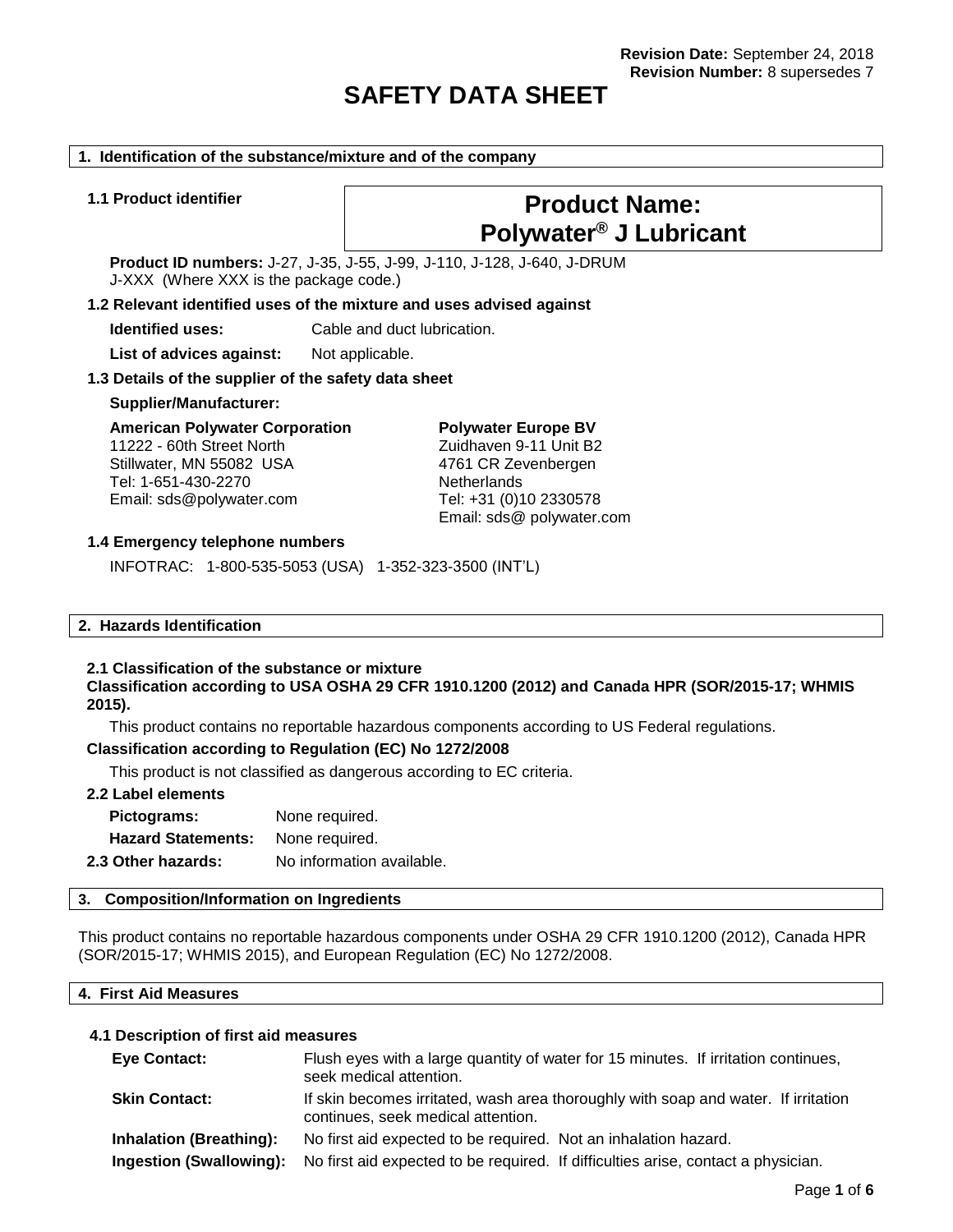# **4.2 Most important symptoms and effects, both acute and delayed**

Aside from information above, no additional symptoms and effects are anticipated.

# **4.3 Indication of immediate medical attention and special treatment needed.**

No information available.

# **5. Firefighting Measures**

# **5.1 Extinguishing media:**

Does not apply.

# **5.2 Special hazards arising from the substance or mixture Hazardous decomposition and by-products:** High temperature steam, potentially carbon monoxide and carbon dioxide.

# **5.3 Advice for firefighters**

Sealed container can build up pressure when exposed to high heat. Cool containers with water.

**6. Accidental Release Measures**

# **6.1 Personal precautions, protective equipment and emergency procedures:**

Lubricant is extremely slippery. It should be washed, swept, or squeegeed from floor using wet mops.

# **6.2 Environmental precautions:**

Outside, spills should be covered with sand, dirt, gravel or calcium chloride.

# **6.3 Methods materials for containment and cleaning up:**

Oxidizing agents, such as household bleach, can be used to eliminate the slippery character.

# **6.4 Reference to other sections:**

Refer to Sections 4, 5, 8, and 13 for more information.

# **7. Handling and Storage**

# **7.1 Precautions for safe handling**

Avoid spills and clean them up immediately when they occur. Product is very slippery. For industrial or professional use only.

# **7.2 Conditions for safe storage, including incompatibilities**

Keep product containers closed when not in use.

# **7.3 Specific end uses**

See technical data sheet on this product for further information.

# **8. Exposure Controls / Personal Protection**

# **8.1 Control parameters**

# **Exposure limits and recommendations:** None

# **8.2 Exposure controls**

# **Respiratory protection:**

Normal ventilation is adequate.

# **Protective gloves:**

For repeated or prolonged skin contact, the use of impermeable gloves is recommended to prevent drying and possible irritation.

# **Eye protection:**

Safety glasses recommended.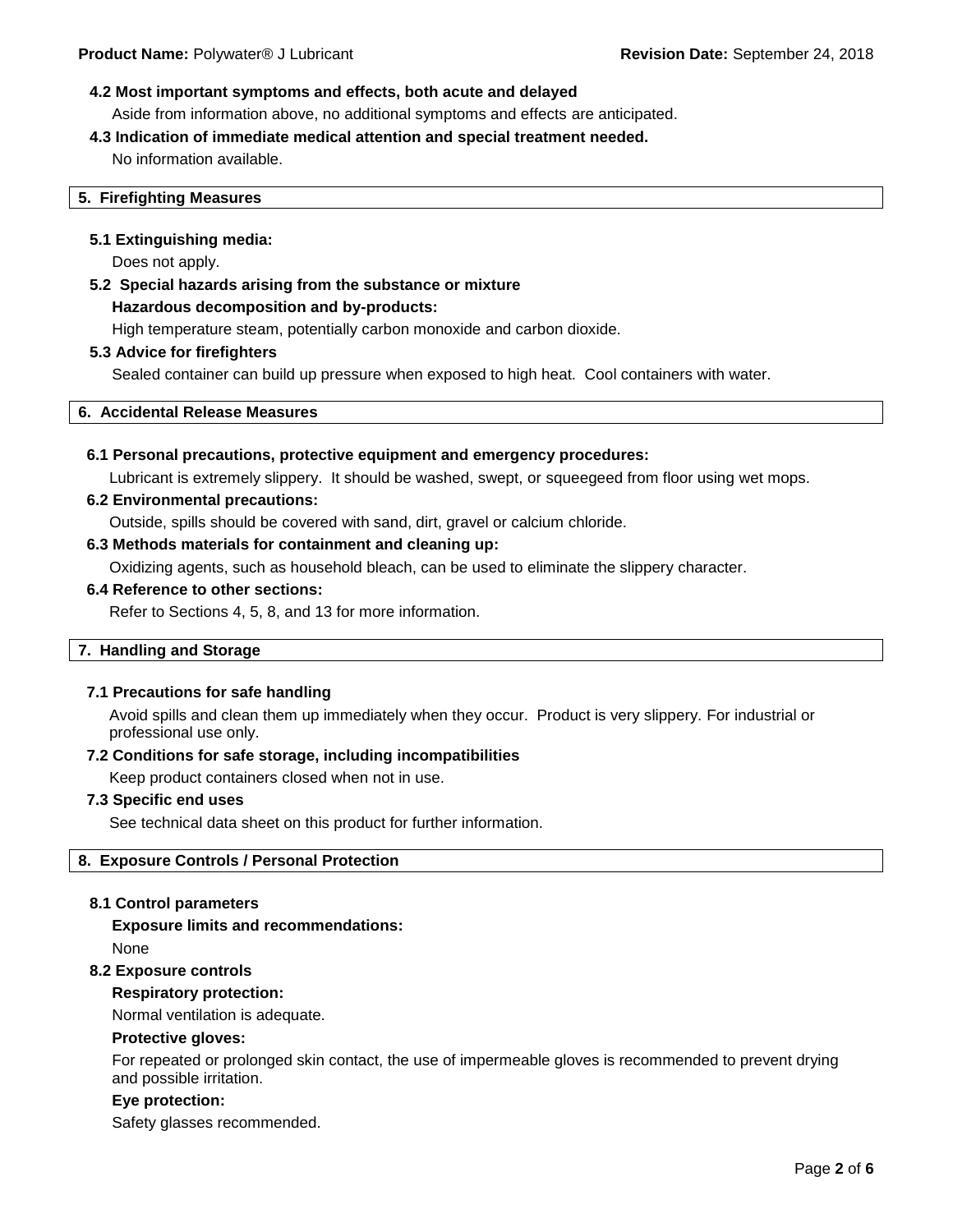### **9. Physical and Chemical**

|                                                    |                                                                  | 9.1 Information of basic physical and chemical properties               |
|----------------------------------------------------|------------------------------------------------------------------|-------------------------------------------------------------------------|
| Appearance:                                        |                                                                  | An opaque, cream-colored, stringy gel with a faint characteristic odor. |
| Odor threshold:                                    |                                                                  | Not Available                                                           |
| pH:                                                |                                                                  | 7.5 to 9.0                                                              |
| <b>Freezing point:</b>                             |                                                                  | $\sim$ 32°F (0°C)                                                       |
| <b>Boiling point:</b>                              |                                                                  | $\sim$ 212°F (100°C)                                                    |
| <b>Flash point:</b>                                |                                                                  | None                                                                    |
| <b>Evaporation rate:</b>                           |                                                                  | Not available                                                           |
|                                                    | Flammability (solid, gas):<br><b>Upper/lower flammability or</b> | Product is not flammable                                                |
| explosive limits:                                  |                                                                  | Does not apply                                                          |
| Vapor pressure:                                    |                                                                  | 18mm Hg @ 72°F (22°C)                                                   |
| Vapor density (Air $= 1$ ):                        |                                                                  | $0.9 - 1.1$                                                             |
|                                                    | Specific gravity ( $H_2O = 1$ ):                                 | 1.0                                                                     |
| <b>Solubility in water:</b>                        |                                                                  | <b>Dilutes</b>                                                          |
| <b>Partition coefficient: n-</b><br>octanol/water: |                                                                  | Not available                                                           |
|                                                    | <b>Auto-ignition temperature:</b>                                | Does not apply                                                          |
|                                                    | Decomposition temperature:                                       | Not available                                                           |

# **9.2 Other Information**

| <b>J.</b> OUICH HILDI HIAUUH |         |  |
|------------------------------|---------|--|
| Volatiles (Weight %):        | $>95\%$ |  |
| <b>VOC Content:</b>          | 10q/l   |  |
|                              |         |  |

# **10. Stability and Reactivity**

#### **10.1 Reactivity:**

No dangerous reaction known under conditions of normal use.

**Viscosity:** 25,000 – 40,000 cps. @ 10 rpm.

### **10.2 Chemical stability:**

**Stable** 

### **10.3 Possibility of hazardous reactions:**

None known.

# **10.4 Conditions to avoid:**

None known.

# **10.5 Incompatible materials :**

Avoid materials that react with water.

# **10.6 Hazardous decomposition products:**

Carbon dioxide, carbon monoxide.

# **11. Toxicological Information**

# **11.1 Information on toxicological effects:**

# **Acute toxicity**

# **Eye contact:**

Direct eye contact may cause eye irritation. This irritation is minimal and expected to be transient.

# **Skin contact:**

This product has low skin irritation potential. There is no dermal toxicity hazard.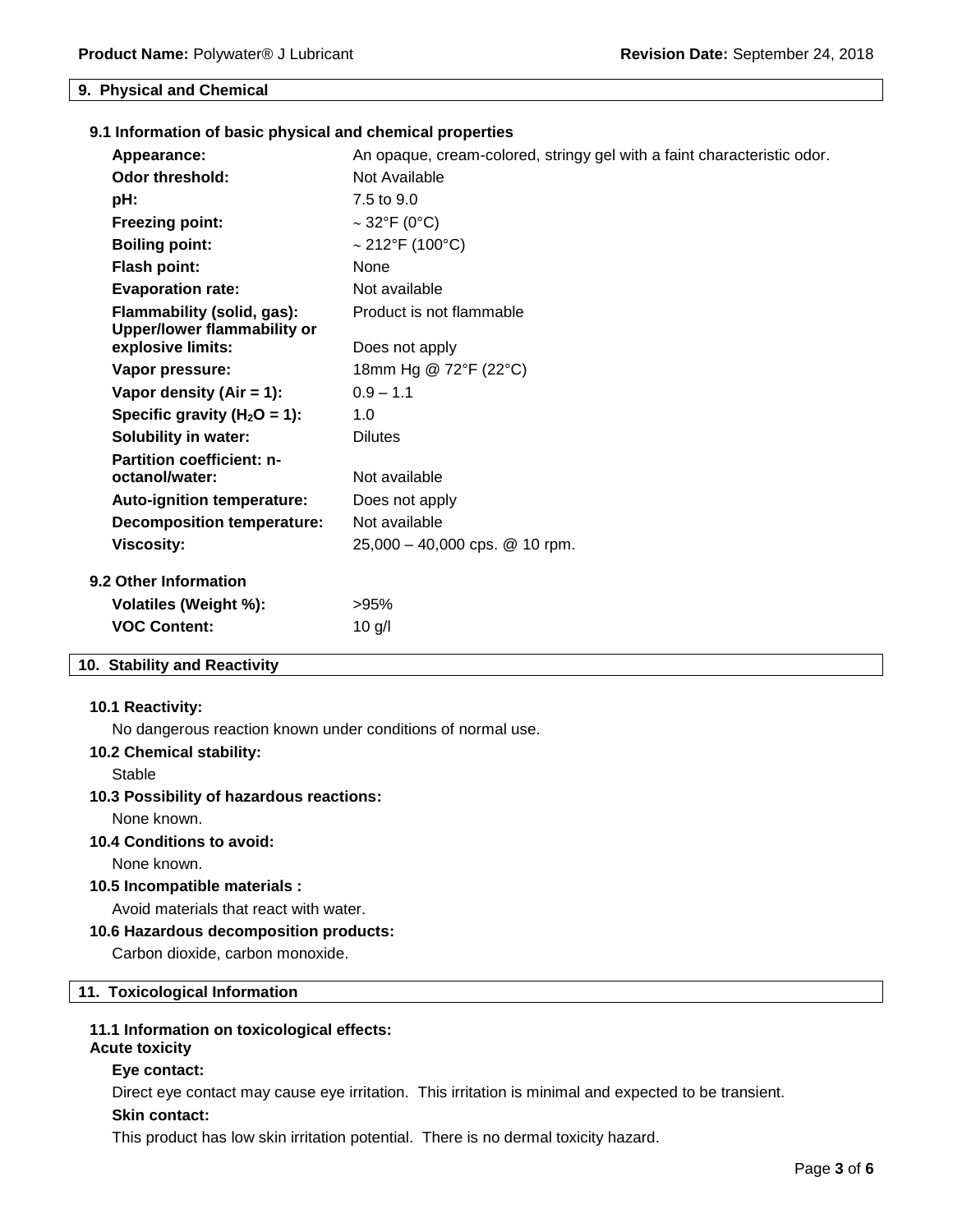# **Irritation and Sensitization Potential:** This product has low skin irritation potential. It is not a sensitizer. **Inhalation (Breathing):** No inhalation hazard expected with water vapor. **Ingestion:** Very low ingestion hazard. Based on ingredients, LD<sub>50</sub> (rat) is estimated to be well over 50 g/kg. **Aspiration hazard** Not an aspiration hazard. **Chronic Exposure: Reproductive Toxicity:** Not Available **Mutagenicity:** Not Available **Teratogenicity:** Not Available **Toxicologically Synergistic Products:** Not Available **Carcinogenic Status:** This substance has not been identified as a carcinogen or probable carcinogen by NTP, IARC, or OSHA, nor have any of its components.

# **12. Ecological Information**

| 12.1 Ecotoxicity:                                  | No information available.                                                      |
|----------------------------------------------------|--------------------------------------------------------------------------------|
| 12.2 Persistence and degradability:                | No information available.                                                      |
| 12.3 Bioaccumulation potential:                    | No information available                                                       |
| 12.4 Mobility in soil:                             | No information available.                                                      |
| 12.5 Results of PBT and vPvB<br><b>Assessment:</b> | This product is not, nor does it contain a substance that is a PBT or<br>vPvB. |
| 12.6 Other adverse effects:                        | None known.                                                                    |

# **13. Disposal Considerations**

Dispose of product in accordance with National and Local Regulations.

# **14. Transport Information**

| <b>UN Number:</b>               | Not Listed     |
|---------------------------------|----------------|
| <b>UN Proper shipping name:</b> | Not Applicable |
| Transport hazard class(es):     | Not Applicable |
| Packing group:                  | Not Applicable |
| <b>Environmental hazards:</b>   | None known     |
| <b>Special precautions:</b>     | None known     |
| TDG:                            | Not Regulated  |
| ICAO/IATA-DGR:                  | Not Regulated  |
| IMDG:                           | Not Regulated  |
| <b>ADR/RID:</b>                 | Not Regulated  |

# **15. Regulatory Information**

# **15.1 Safety, health and environmental regulations/legislation specific for the substance or mixture**

# **USA Federal and State**

All components are listed on the TSCA inventory.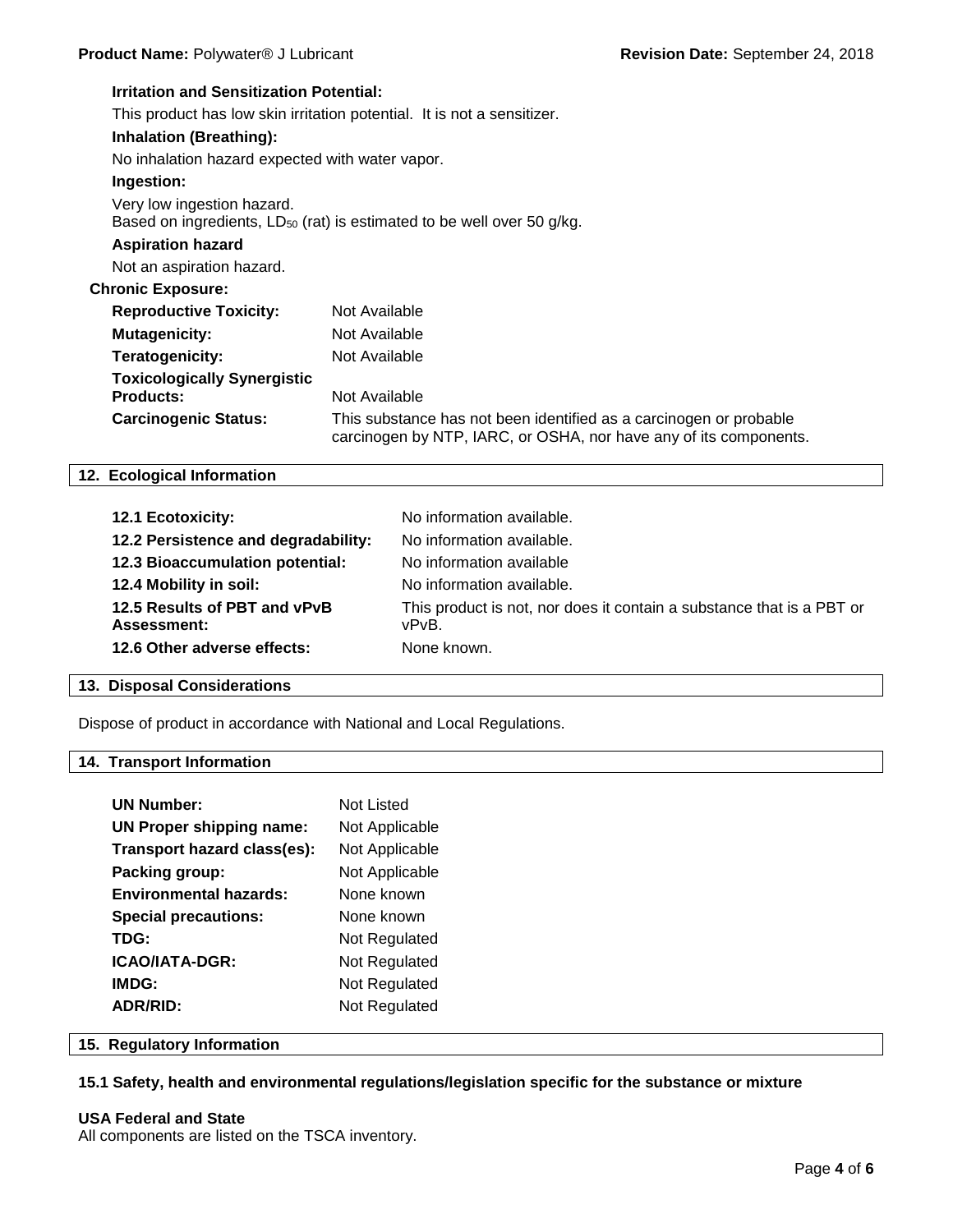| <b>Hazard Categories for SARA</b>                           |  | Acute                         | <b>Chronic</b>             | <u>Fire</u>    | <b>Pressure</b> | <b>Reactive</b>      |
|-------------------------------------------------------------|--|-------------------------------|----------------------------|----------------|-----------------|----------------------|
| Section 311/312 Reporting                                   |  | No.                           | No.                        | Nο             | No              | N٥                   |
|                                                             |  |                               | <b>CERCLA/SARA Sec 302</b> |                |                 | SARA Sec. 313        |
| <b>Components</b>                                           |  | <b>Hazardous Substance RQ</b> |                            | <b>EHS TPQ</b> |                 | <b>Toxic Release</b> |
| Components are not affected by these Superfund regulations. |  |                               |                            |                |                 |                      |

| <b>NFPA Ratings:</b> | Health:     | 0 |
|----------------------|-------------|---|
|                      | Fire:       | 0 |
|                      | Reactivity: | 0 |

National Fire Protection Association (NFPA) hazard ratings are designed for use by emergency response personnel during spill, fire or similar emergencies. Hazard ratings are based on physical and toxic properties of combustion or decomposition.

# **California Proposition 65**

This product does not contain any chemicals known to the State of California to cause cancer, birth defects, or any other reproductive harm or has been assessed to be below OEHHA Safe Harbor exposure levels required for labeling.

### **European Union**

Product complies with the communication requirements of REACH Regulation (EC) No. 1907/2006. All components are listed on the European Inventory of Existing Chemical Substances (EINECS). Contains no substance on the REACH candidate list ≥ 0.1% SCL. Does not contain notified substances from the ELINCS List, Directive 92/32/EEC. Contains no REACH substances with Annex XVII restrictions.

### **Canada**

All components are listed on the DSL inventory. This product has been classified according to the hazard criteria of the CPR.

# **Australia**

All components are listed on the AICS. Not considered hazardous according to criteria of NOHSC Australia.

# **15.2 Chemical Safety Assessment**

No chemical safety assessment has been carried out for the mixture by the supplier.

# **16. Other Information**

# **Abbreviations and acronyms:**

OSHA = Occupational Safety and Health Administration CLP = Classification, Labeling and Packaging Regulation STOT = Specific Target Organ Toxicity  $LD_{50}$  = Median Lethal Dose DNEL = Derived No Effect Level ACGIH = American Conference of Governmental Industrial Hygienists TSCA = Toxic Substances Control Act (USA) DSL = Domestic Substances List (Canada) AICS = Australian Inventory of Chemical Substances

| <b>Revision Date:</b>         | September 24, 2018                                                           |
|-------------------------------|------------------------------------------------------------------------------|
| <b>Revision Number:</b>       | 8                                                                            |
| Supersedes:                   | July 31, 2017                                                                |
| Other:                        | Not Applicable                                                               |
| <b>Indication of Changes:</b> | Section 15 updated; additional California Proposition 65 information.        |
|                               | Written in accordance with the provisions of OSHA 1910.1200 App D (2012) and |
|                               | Canada HPR (SOR/2015-17) (WHMIS 2015). (GHS format)                          |